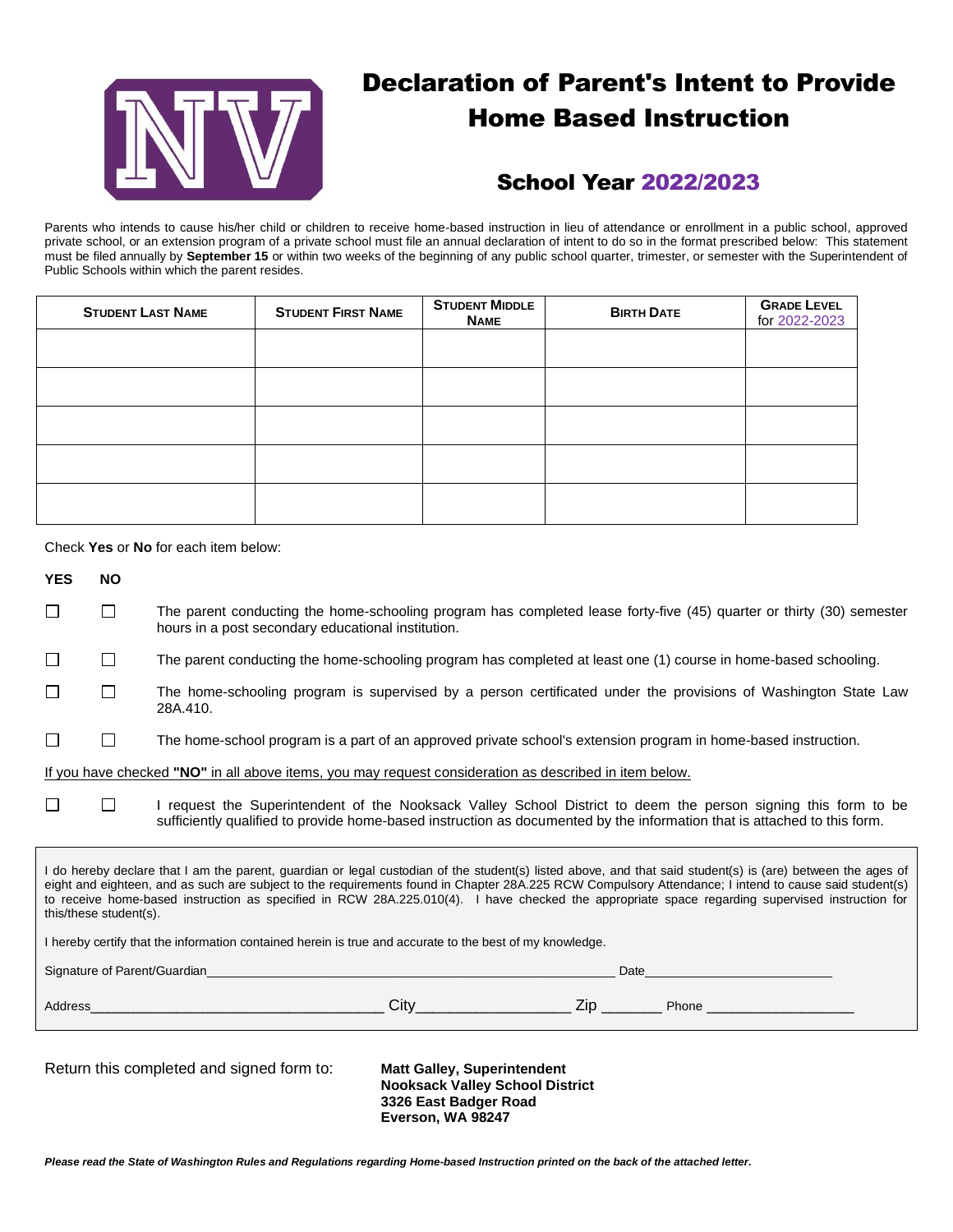#### **Rules and Regulations of the State Board of Education**

#### **Chapter 28A.200 RCW, Home-Based Instruction**

#### **RCW 281.200.010 Home-based instruction—Duties of parents—Exemption from high school assessment requirements.**

(1) Each parent whose child is receiving home-based instruction under RCW 281.225.010(4) shall have the duty to:

(a) File annually a signed declaration of intent that he or she is planning to cause his or her child to receive home-based instruction. The statement shall include the name and age of the child, shall specify whether a certificated person will be supervising the instruction, and shall be written in a format prescribed by the superintendent of public instruction. Each parent shall **file the statement by September 15** of the school year or within two weeks of the beginning of any public school quarter, trimester, or semester with the superintendent of the public school district within which the parent resides or the district that accepts the transfer, and the student shall be deemed a transfer student of the nonresident district. Parents may apply for transfer under RCW 281.225.220;

(b) Ensure that test scores or annual academic progress assessments and immunization records, together with any other records that are kept relating to the instructional and educational activities provided, are forwarded to any other public or private school to which the child transfers. At the time of a transfer to a public school, the superintendent of the local school district in which the child enrolls may require a standardized achievement test to be administered and shall have the authority to determine the appropriate grade and course level placement of the child after consultation with parents and review of the child's records; and

(c) Ensure that a standardized achievement test approved by the state board of education is administered annually to the child by a qualified individual or that an annual assessment of the student's academic progress is written by a certificated person who is currently working in the field of education. The state board of education shall not require these children to meet the student learning goals, master the essential academic learning requirements, to take the assessments, or to obtain a certificate of academic achievement or a certificate of individual achievement pursuant to RCW 28A.655.061 and 28A.155.045. The standardized test administered or the annual academic progress assessment written shall be made a part of the child's permanent records. If, as a result of the annual test or assessment, it is determined that the child is not making reasonable progress consistent with his or her age or stage of development, the parent shall make a good faith effort to remedy any deficiency.

(2) Failure of a parent to comply with the duties in this section shall be deemed a failure of such parent's child to attend school without valid justification under RCW 28A.225.020. Parents who do comply with the duties set forth in the section shall be presumed to be providing home–based instruction as set forth in RCW 28A.225.010(4).

**RCW28A.200.020 Home-based instruction—Certain decisions responsibility of parent unless otherwise specified.** The state hereby recognizes that parents who are causing their children to received home-based instruction under RCW 28A.225.010(4) shall be subject only to those minimum state laws and regulations which are necessary to insure that a sufficient basic educational opportunity is provided to the children receiving such instruction. Therefore, all decisions relating to philosophy or doctrine, selection of books, teaching materials and curriculum, and methods, timing, and place in the provision or evaluation of home-based instruction shall be the responsibility of the parent except for matters specifically referred to in this chapter.

#### **RCW 28A.225.010 Compulsory School Attendance and Admission**

(4) For the purposes of this chapter and chapter 28A.200 RCW, instruction shall be home-based if it consists of planned and supervised instructional and related educational activities, including a curriculum and instruction in the basic skills of occupational education, science, mathematics, language, social studies, history, health, reading, writing, spelling, and the development of an appreciation of art and music, provided for a number of hours equivalent to the total annual program hours per grade level established for approved private schools under RCW 28A.195.010 and 28A.195.040 and if such activities are:

(a) Provided by a parent who is instructing his or her child only and are supervised by a certificated person. A certificated person for purposes of this chapter and chapter 28A.200 RCW shall be a person certified under chapter 28A.410 RCW. For purposes of this section, "supervised by a certificated person" means: The planning by the certificated person and the parent of objectives consistent with this subsection; a minimum each month of an average of one contact hour per week with the child being supervised by the certificated person; and evaluation of such child's progress by the certificated person. The number of children supervised by the certificated person shall not exceed thirty for purposes of this subsection; or

(b) Provided by a parent who is instructing his or her child only and who has either earned forty-five college level quarter credit hours or its equivalent in semester hours or has completed a course in home-based instruction at a postsecondary institution or a vocational-technical institute; or

(c) Provided by a parent who is deemed sufficiently qualified to provide home-based instruction by the superintendent of the local school district in which the child resides.

(5) The legislature recognizes that home-based instruction is less structured and more experiential than the instruction normally provided in a classroom setting. Therefore, the provisions of subsection (4) of this section relating to the nature and quantity of instructional and related educational activities shall be liberally construed.

Revised 8-19-2009